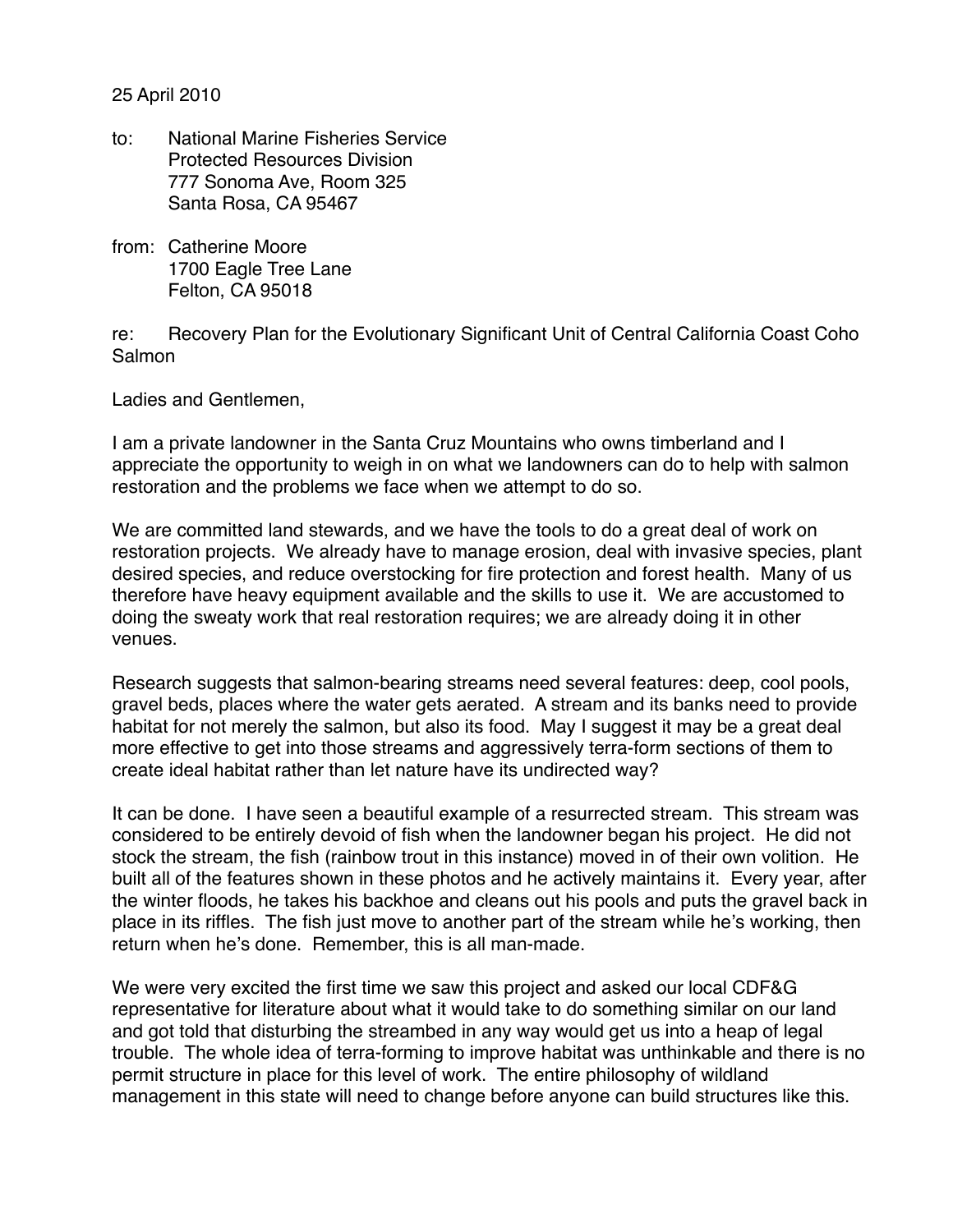

An overview of the entire stream section. The pools remain cool by being deep; the sunny banks allow the growth of forbs and the insects who eat them. These insects feed the fish.



Shallow riffles for nursery zones.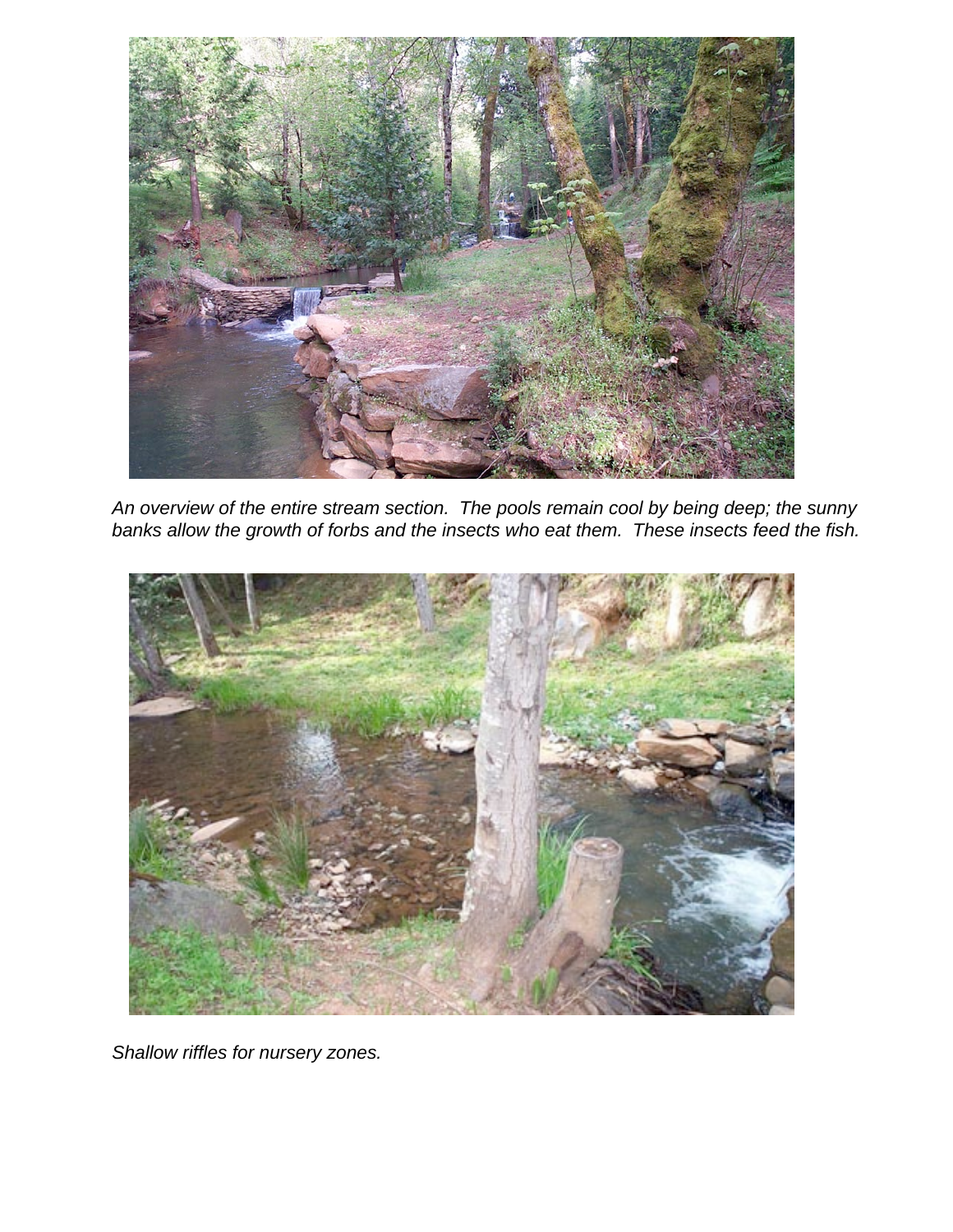

This section of rapids aerates the water.



Another aeration structure between two pools.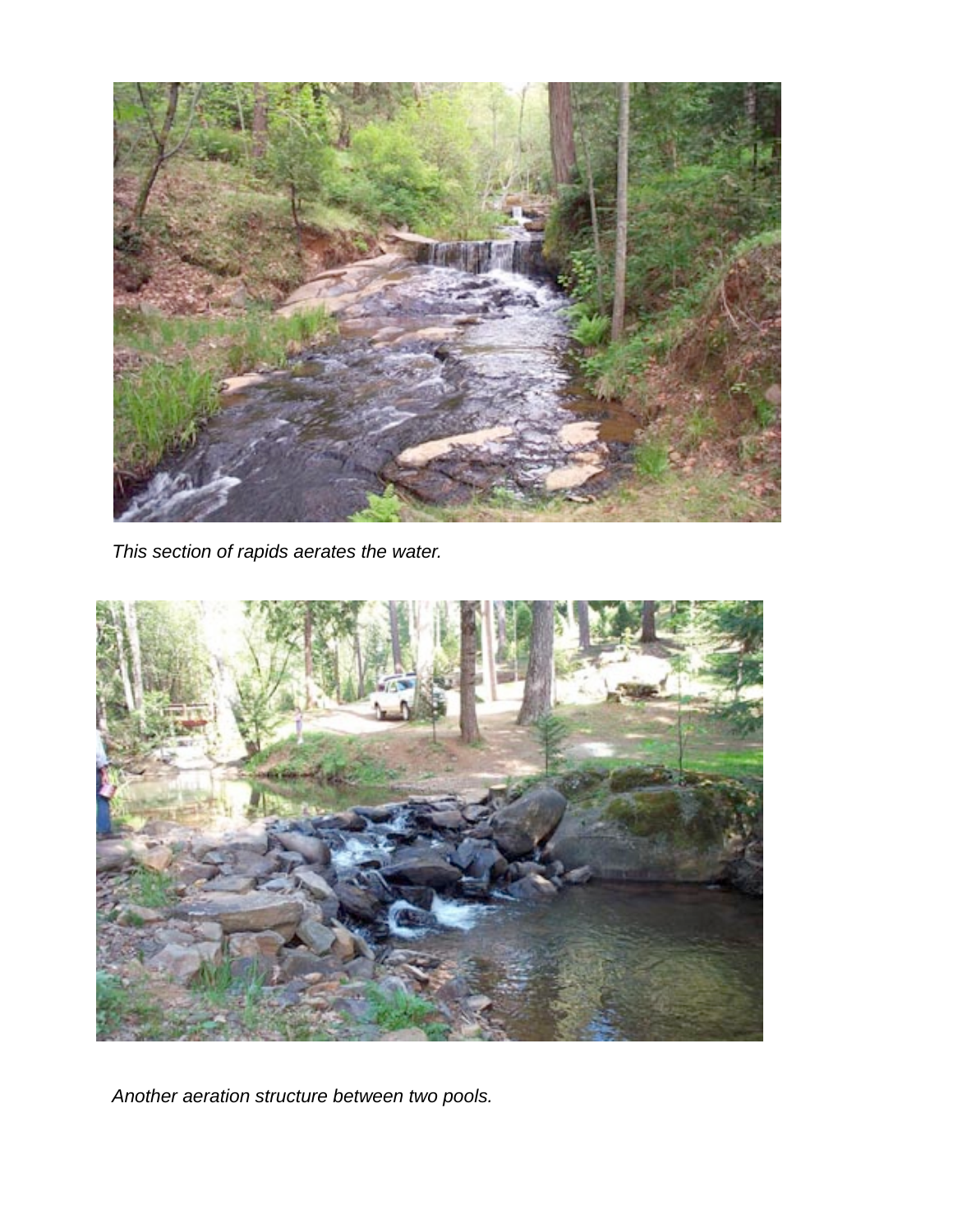

The small dam creates the pool upstream.



Is this ideal habitat? Check out this fish population. The largest fish are about 14 inches.